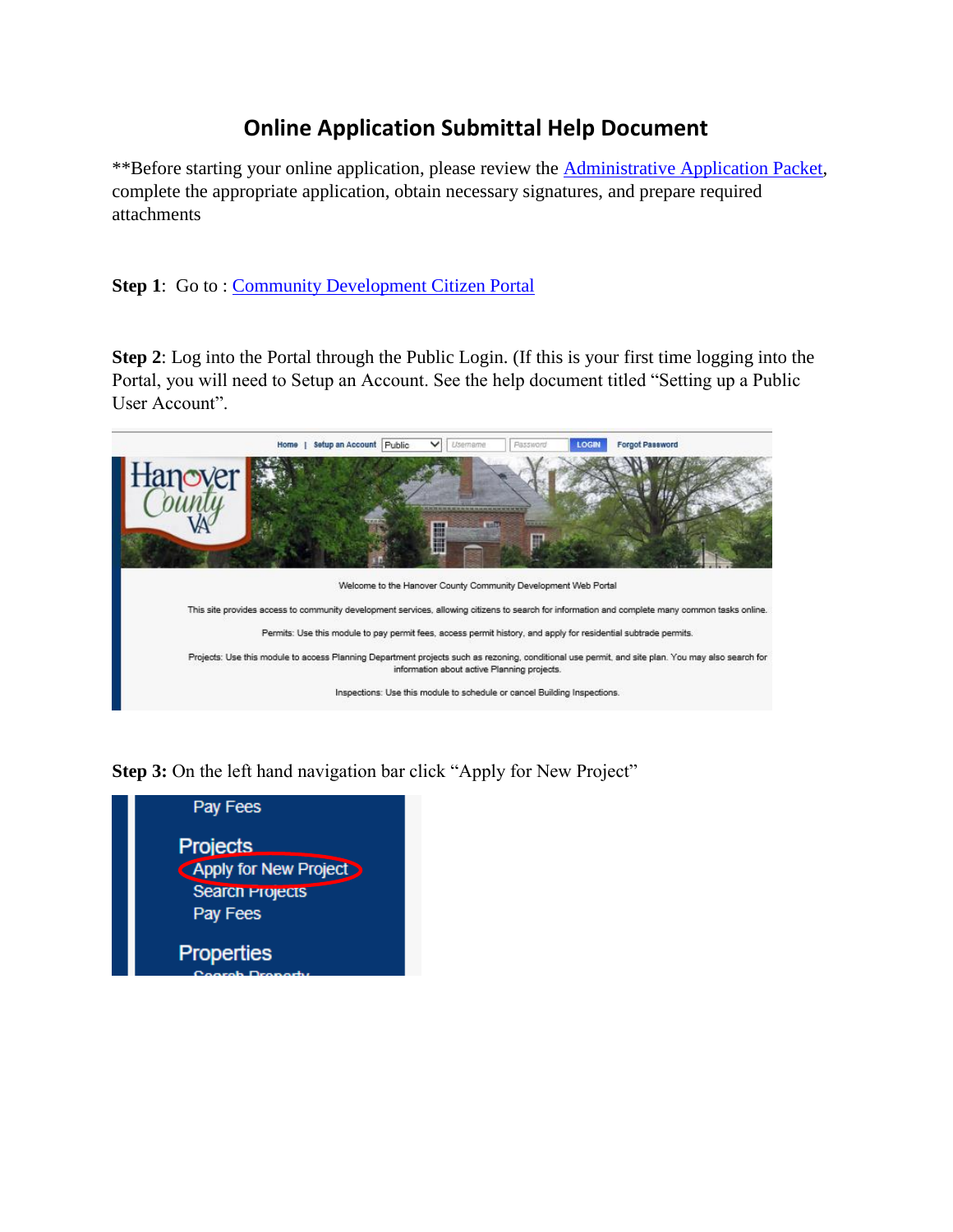**Step 4:** For Project Type choose "New Project". (NOTE: A link is provided to review all submission requirements and department checklist items)

| <b>PROJECT Type</b> | NEW PROJECT V Instructions for online NEW PROJECT applications. |
|---------------------|-----------------------------------------------------------------|

**Step 5:** Choose the Appropriate Project Subtype from the list.

| <b>PROJECT Subtype</b> | <b>SITE PLAN</b>                             |  |
|------------------------|----------------------------------------------|--|
| <b>Project Name</b>    | <b>SITE PLAN</b><br><b>CONSTRUCTION PLAN</b> |  |
|                        | <b>SUBDIVISION PLAT</b>                      |  |
|                        |                                              |  |

**Step 6:** Add the Project Name.

| <b>Project Name</b> | <b>ABC Office Building</b> |
|---------------------|----------------------------|
|                     |                            |

**Step 7:** Enter the primary GPIN for the property and click "search". Click on the correct parcel. Then click "Next Step".

| Location         |                                                   |  |               |  |
|------------------|---------------------------------------------------|--|---------------|--|
| <b>Search By</b> | Enter all or part of the address and press search |  |               |  |
|                  | Address $\sim$<br><b>Address</b>                  |  | <b>SEARCH</b> |  |
|                  | <b>GPIN</b>                                       |  |               |  |
|                  |                                                   |  |               |  |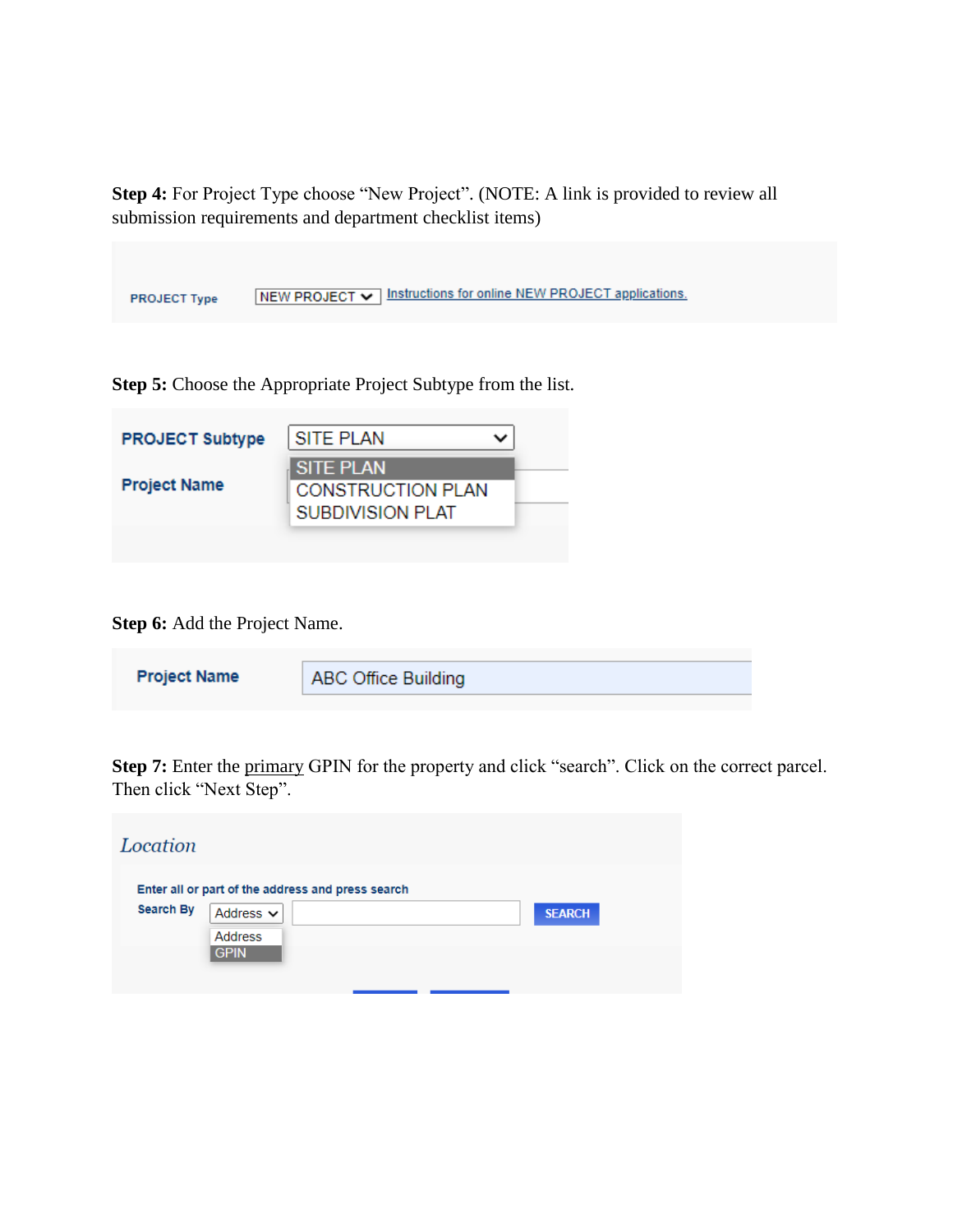| Location             |             |   |                                                |               |
|----------------------|-------------|---|------------------------------------------------|---------------|
|                      |             |   | Enter all or part of the GPIN and press search |               |
| <b>Search By</b>     | <b>GPIN</b> | ◡ | 8810-14-6482                                   | <b>SEARCH</b> |
| Select address below |             |   | 8810-14-6482 - 7516 COUNTY COMPLEX RD - PARCEL | 业             |
|                      |             |   |                                                |               |
|                      |             |   |                                                |               |

**Step 8:** Complete all Contact fields, including the Point of Contact (POC). Click Next Step

|                                                       | <b>Application for a NEW PROJECT Project</b>                                                                               |                                          |                                                               |
|-------------------------------------------------------|----------------------------------------------------------------------------------------------------------------------------|------------------------------------------|---------------------------------------------------------------|
|                                                       | <b>Applicant Information</b>                                                                                               |                                          |                                                               |
| *Name                                                 | <b>Mary Pennock</b>                                                                                                        | Phone                                    | (804) 365-6171                                                |
| *Address                                              | <b>PO Box 470</b>                                                                                                          | *Email Address                           | mbpennock@hanovercounty.gov                                   |
| *City                                                 | Hanover                                                                                                                    |                                          |                                                               |
| *State                                                | VA                                                                                                                         | *Zip                                     | 2306                                                          |
| Owner Information                                     |                                                                                                                            |                                          |                                                               |
| *Name                                                 | <b>HANOVER COUNTY</b>                                                                                                      | Phone                                    | (804) 365-6171                                                |
| *Address                                              | <b>PO BOX 470</b>                                                                                                          | <b>Email Address</b>                     |                                                               |
| *City                                                 | <b>HANOVER</b>                                                                                                             |                                          |                                                               |
| *State                                                | <b>VA</b>                                                                                                                  | *Zip                                     | 2306                                                          |
| <b>Name</b><br><b>Address</b><br>City<br><b>State</b> | <b>Engineer Information</b><br><b>John Smith</b><br>12 Survey Way<br>Hanover<br>VA                                         | Phone<br><b>Email Address</b><br>Zip     | (804) 555-1212<br>jsmith@engineer.com<br>2306<br><b>CLEAR</b> |
| Poc Information                                       |                                                                                                                            |                                          |                                                               |
| Name                                                  | Anna Jones                                                                                                                 | Phone                                    | (804) 555-1313                                                |
| <b>Address</b>                                        | 150 Development Road                                                                                                       | <b>Email Address</b>                     | ajones@develop.com                                            |
| City                                                  | Hanover                                                                                                                    |                                          |                                                               |
| <b>State</b>                                          | <b>VA</b>                                                                                                                  | Zip                                      | 2306                                                          |
|                                                       | NOTE: All Poc (Point of Contact) information is REQUIRED. Do not proceed without filling in these fields.<br><b>CANCEL</b> | <b>PREVIOUS STEP</b><br><b>NEXT STEP</b> | <b>CLEAR</b>                                                  |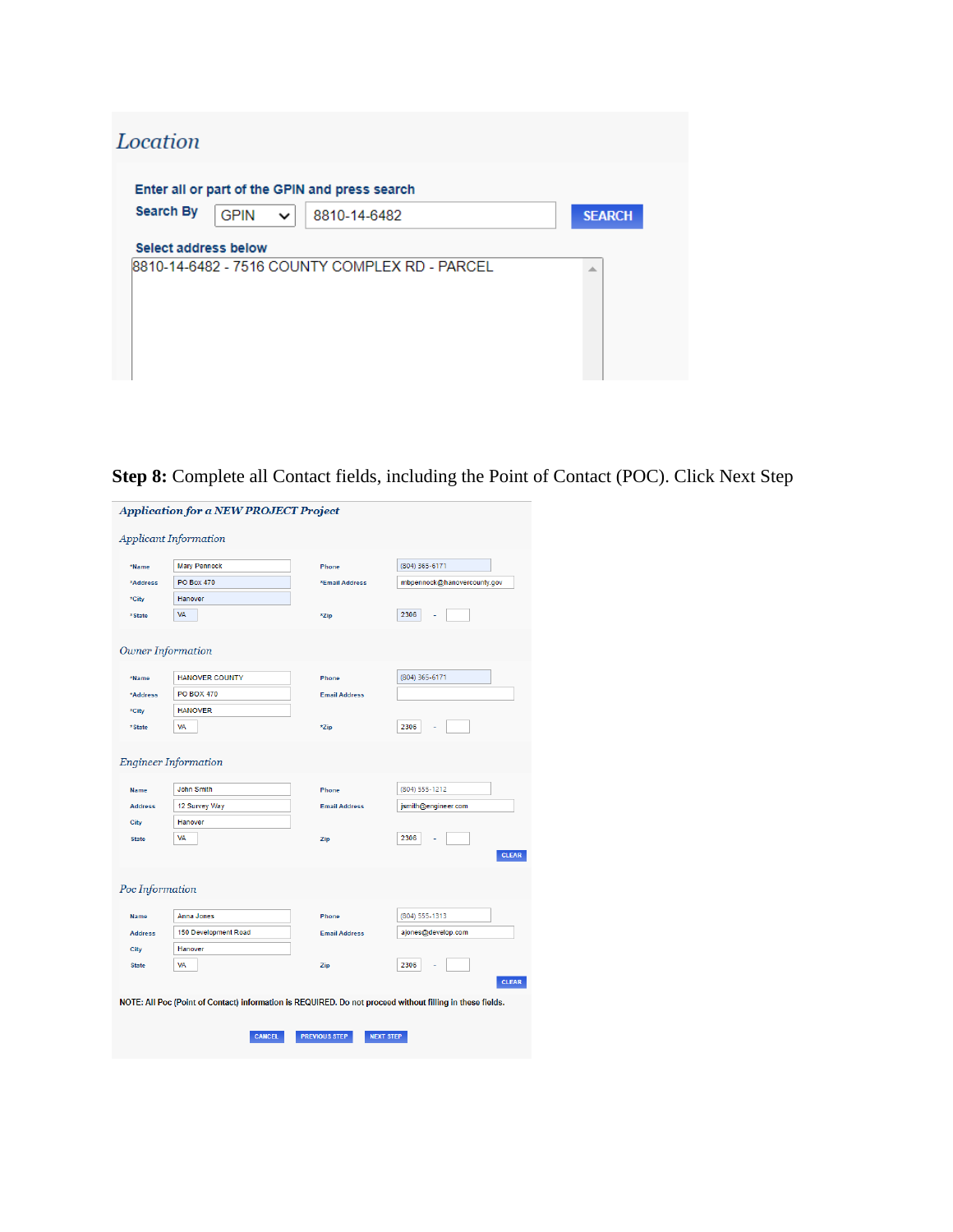**Step 9:** Verify all information is correct, and make edits if needed. Click 'Next Step' at the bottom of the page.

| STEP <sub>1</sub>                                                                             | STEP <sub>2</sub>                                                    | <b>STEP 3 REVIEW</b> |                                                                                                     | STEP 4           |
|-----------------------------------------------------------------------------------------------|----------------------------------------------------------------------|----------------------|-----------------------------------------------------------------------------------------------------|------------------|
|                                                                                               | <b>Application for a NEW PROJECT Project</b>                         |                      |                                                                                                     |                  |
|                                                                                               | Review the information below prior to clicking submit.               |                      |                                                                                                     |                  |
| complete.                                                                                     |                                                                      |                      | Note that you must still attach application documents in the steps ahead before your application is |                  |
| Project Information                                                                           |                                                                      | <b>EDIT</b>          | Location                                                                                            | <b>EDIT</b>      |
| Type<br>Subtype<br>Description                                                                | <b>NEW PROJECT</b><br><b>SITE PLAN</b><br><b>ABC Office Building</b> |                      | <b>7516 COUNTY COMPLEX RD</b><br>Hanover, VA 23069                                                  |                  |
| Contacts                                                                                      |                                                                      | <b>EDIT</b>          | Fee Information                                                                                     |                  |
| <b>Applicant Information</b><br><b>Mary Pennock</b><br><b>PO Box 470</b><br>Hanover, VA 23069 | $(804)$ 365-6171<br>mbpennock@hanovercounty.gov                      |                      | <b>Type</b><br><b>Total Fees</b>                                                                    | Amount<br>\$0.00 |
| <b>Owner Information</b><br><b>HANOVER COUNTY</b><br><b>PO BOX 470</b><br>HANOVER, VA 23069   |                                                                      | $(804)$ 365-6171     |                                                                                                     |                  |
| <b>Engineer Information</b><br><b>John Smith</b><br>12 Survey Way<br>Hanover, VA 23069        | (804) 555-1212<br>jsmith@engineer.com                                |                      |                                                                                                     |                  |
| Poc Information<br>Anna Jones<br>150 Development Road<br>Hanover, VA 23069                    | (804) 555-1313                                                       | ajones@develop.com   |                                                                                                     |                  |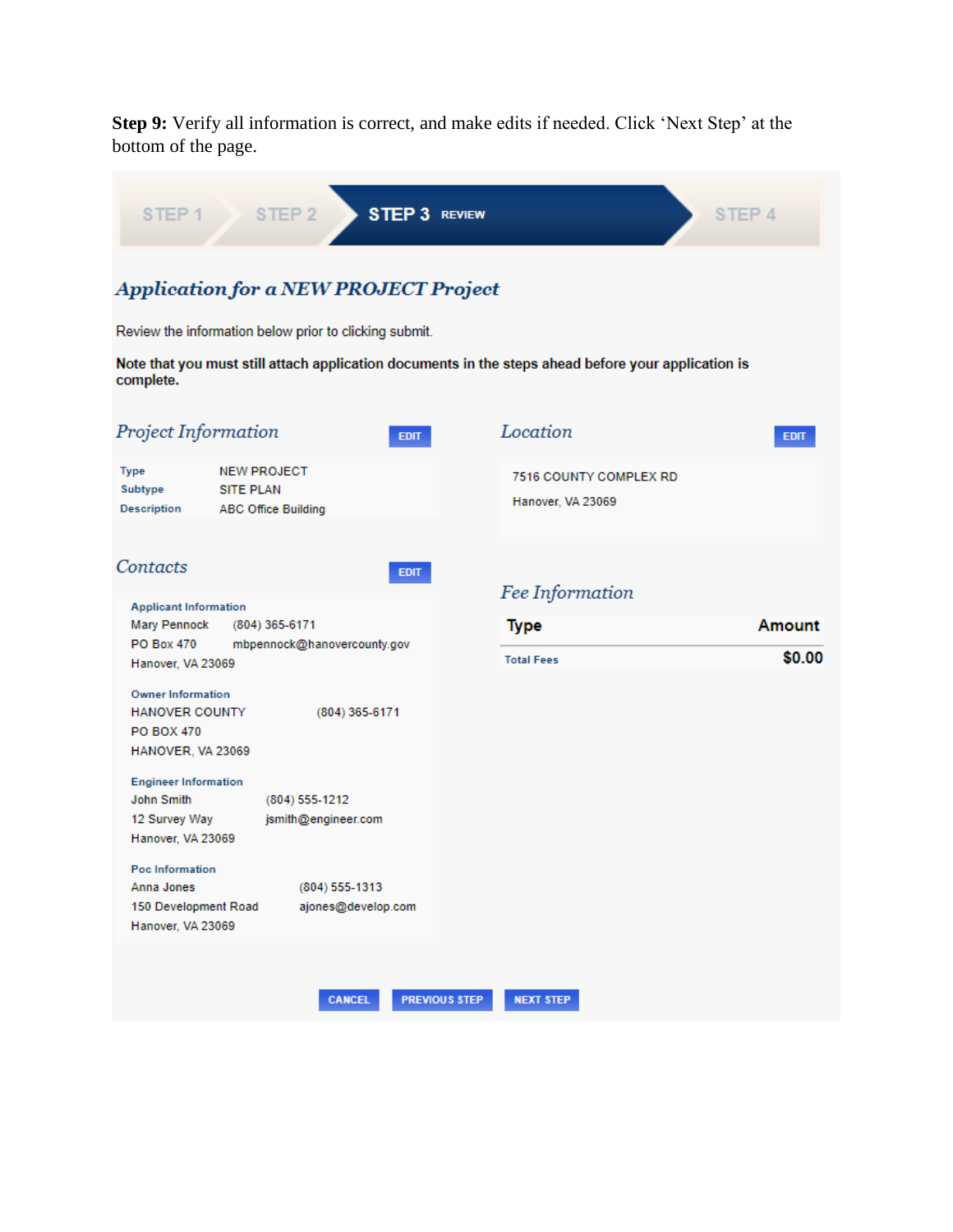**Step 10:** On the Confirmation page, click 'View Projects and Upload Attachments'

|                   | <b>Project Application</b>                                                                                                                                                   |
|-------------------|------------------------------------------------------------------------------------------------------------------------------------------------------------------------------|
| STEP <sub>1</sub> | STEP <sub>3</sub><br>STEP <sub>2</sub><br><b>STEP 4 SUBMIT ATTACHMENTS</b>                                                                                                   |
|                   |                                                                                                                                                                              |
|                   | Confirmation                                                                                                                                                                 |
|                   | Thank you for using the online portal to submit your project. You may now upload the<br>application, plans, and any supplemental documents to the project by clicking below. |
|                   | Once your attachments have been uploaded, the Planning Department staff will review your<br>application and contact you for any additional required information.             |
|                   | Should you have any questions, contact the Planning Office at 804-365-6171. Please have your<br>project number available for reference.                                      |
|                   | <b>VIEW PROJECT AND UPLOAD ATTACHMENTS</b>                                                                                                                                   |
|                   |                                                                                                                                                                              |

**Step 11:** Under the project number, click on the word 'Attachment'

| Project #NEW2022-00036                                         |
|----------------------------------------------------------------|
| Attachment                                                     |
| Reviews (1)<br>Project Info<br>Site Info<br><b>Fees \$0.00</b> |
| <b>Description:</b>                                            |
| Type: NEW PROJECT                                              |
| Subtype: SITE PLAN                                             |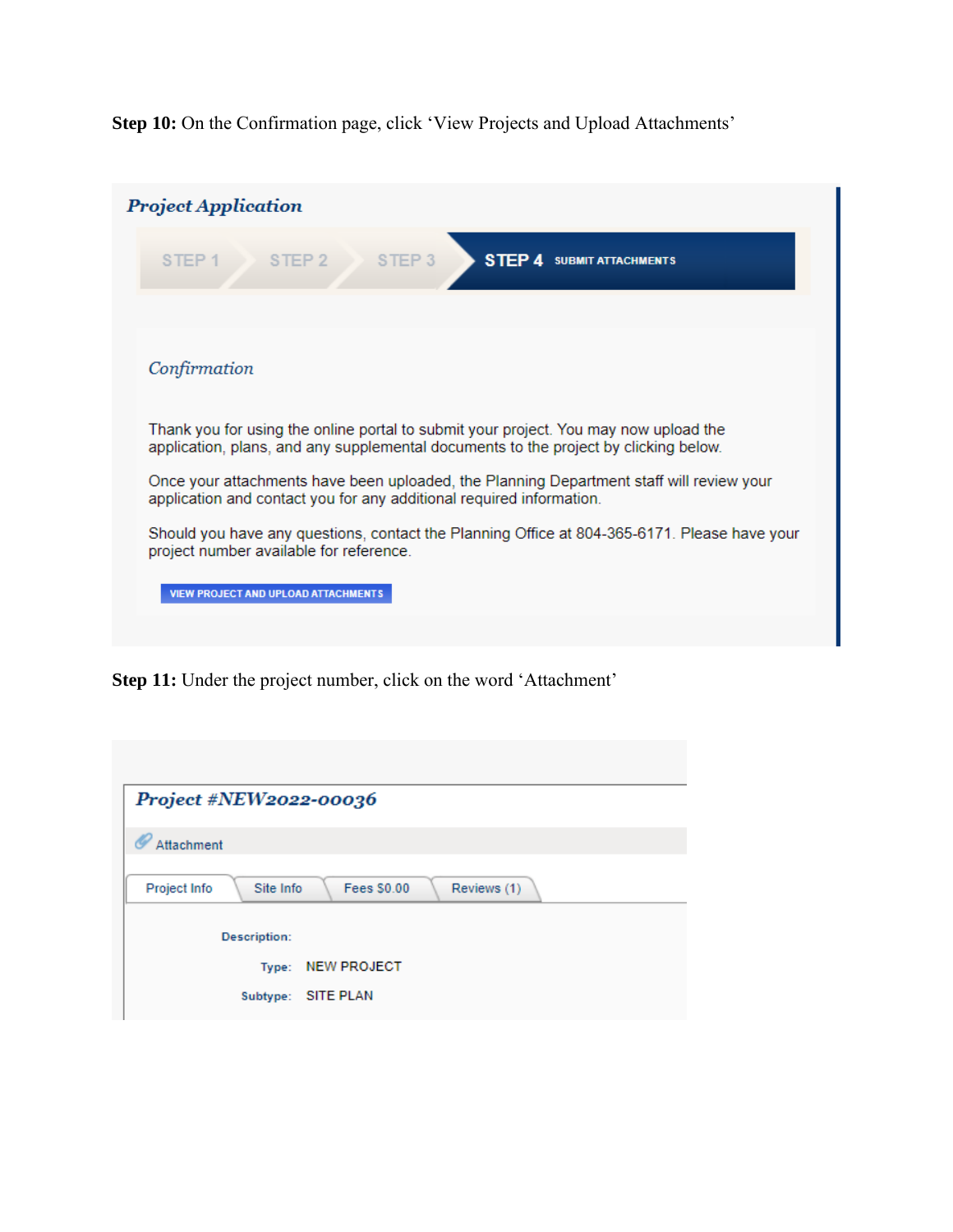**Step 12**: Click 'Select' and choose the appropriate documents to upload. Only .pdf files will be accepted. Each file should be uploaded separately

- Application
- Civil Drawings
- Additional documents (WQIA, SWPPP, etc if required)

Click 'Upload'

|              | eTRAKiT Attachment Upload                                                                                                                                                                                                                                                                                                                                   | Ø      |
|--------------|-------------------------------------------------------------------------------------------------------------------------------------------------------------------------------------------------------------------------------------------------------------------------------------------------------------------------------------------------------------|--------|
|              | Upload Project Attachment: @ AP Application 02.02.2022.pdf x Remove<br>AP Site Plan 1st 0202.2022.pdf x Remove<br>AP WQIA 02.02.2022.pdf x Remove<br>Select<br>AP Application 02.02.2022.pdf Description:<br>Application<br>AP Site Plan 1st 0202.2022.pdf Description:<br>Site Plan<br>AP WQIA 02.02.2022.pdf Description:<br><b>WQIA</b><br><b>UPLOAD</b> | 盀      |
| Attachments: |                                                                                                                                                                                                                                                                                                                                                             | ▼<br>Þ |

Click 'Accept'

| oji | E<br><b>Disclaimer</b>                  |                          |
|-----|-----------------------------------------|--------------------------|
|     | Thank you for uploading the attachment. | $\overline{\phantom{a}}$ |
|     |                                         |                          |
|     |                                         |                          |
|     |                                         |                          |
|     |                                         |                          |
|     |                                         |                          |
|     |                                         |                          |
| oa  |                                         |                          |
|     |                                         |                          |
| 'S  |                                         |                          |
|     | Accept<br>Cancel                        |                          |